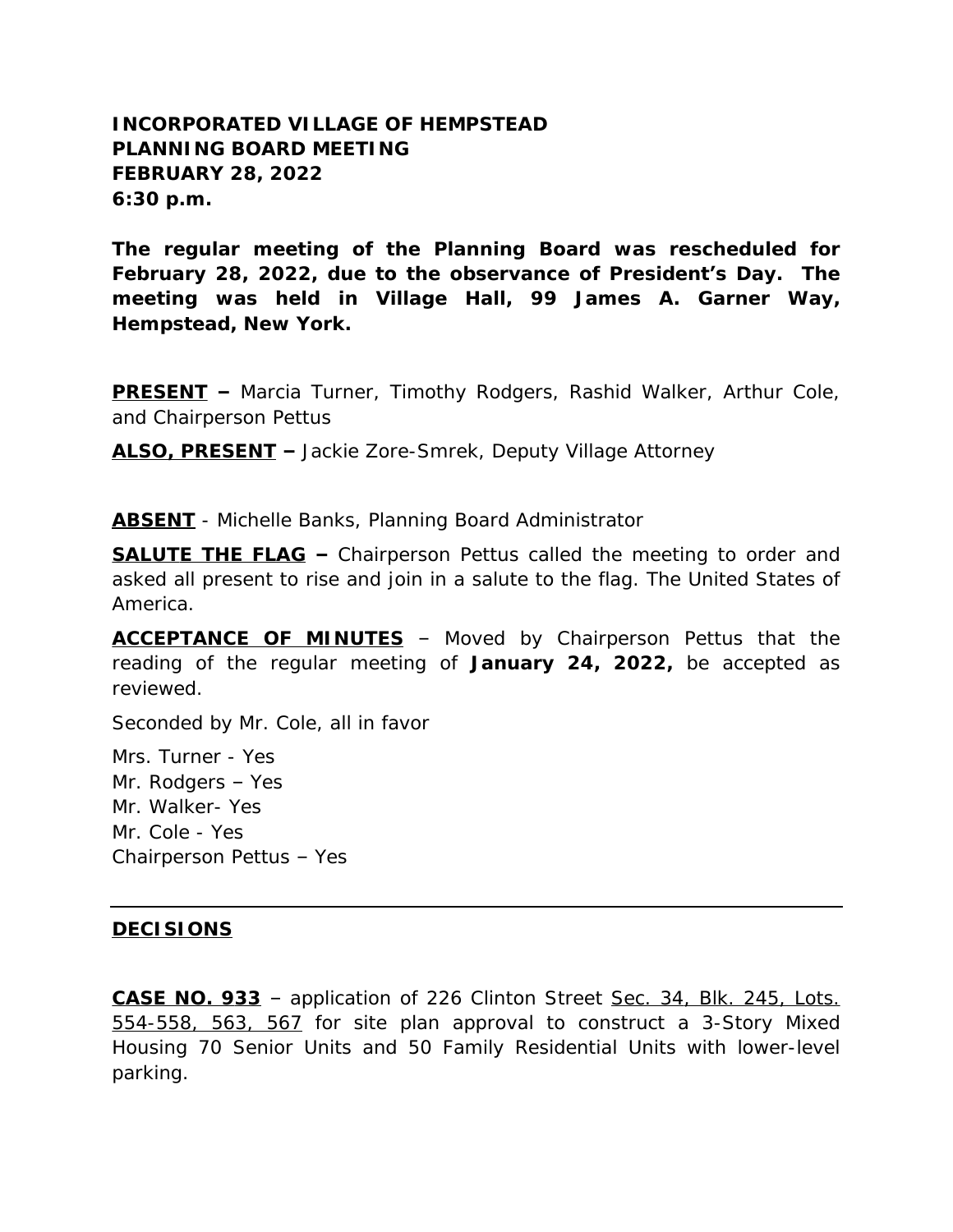**DETERMINATION** – Moved by Chairperson Pettus that approval is hereby granted to **Case No. 933** application for site plan approval to construct a 3- Story Mixed Housing 70 Senior Units and 50 Family Residential Units with lower-level parking on premises located at 226 Clinton Street **Sec. 34, Blk, 245, Lot. 554-558, 563, 567**, Hempstead, New York 11550, be approved on conditions that the Applicant must satisfy and adhere to conditions 1 through 11 outlined in by P.E. Holzmacher's Water Availability letter to the Village dated February 18, 2022, and pending input from the Village Department of Public Works on sewer as per the Sewer Availability letter dated November 29, 2021. Exhibits 1-9 were marked and entered into the record.

Seconded by Mr. Cole, all in favor

Mrs. Turner – Yes Mr. Rodgers – Yes Mr. Cole - Yes Mr. Walker – Yes Chairperson Pettus - Yes

**CASE NO. 1007** – application of 427 Clinton Street Sec. 34, Blk. 207, Lot. 328, for site plan approval of Deli Quetzal.

**DETERMINATION** – Moved by Mr. Cole that **Case No. 1007** application for site plan approval of Deli Quetzal on-premises located at 427 Clinton Street Sec. 34, Blk. 207, Lot. 328, Hempstead, New York, 11550 be approved.

Seconded by Mr. Walker, all in favor.

Mrs. Turner - Abstain Mr. Rodgers – Yes Mr. Cole - Yes Mr. Walker - Yes Chairperson Pettus – Yes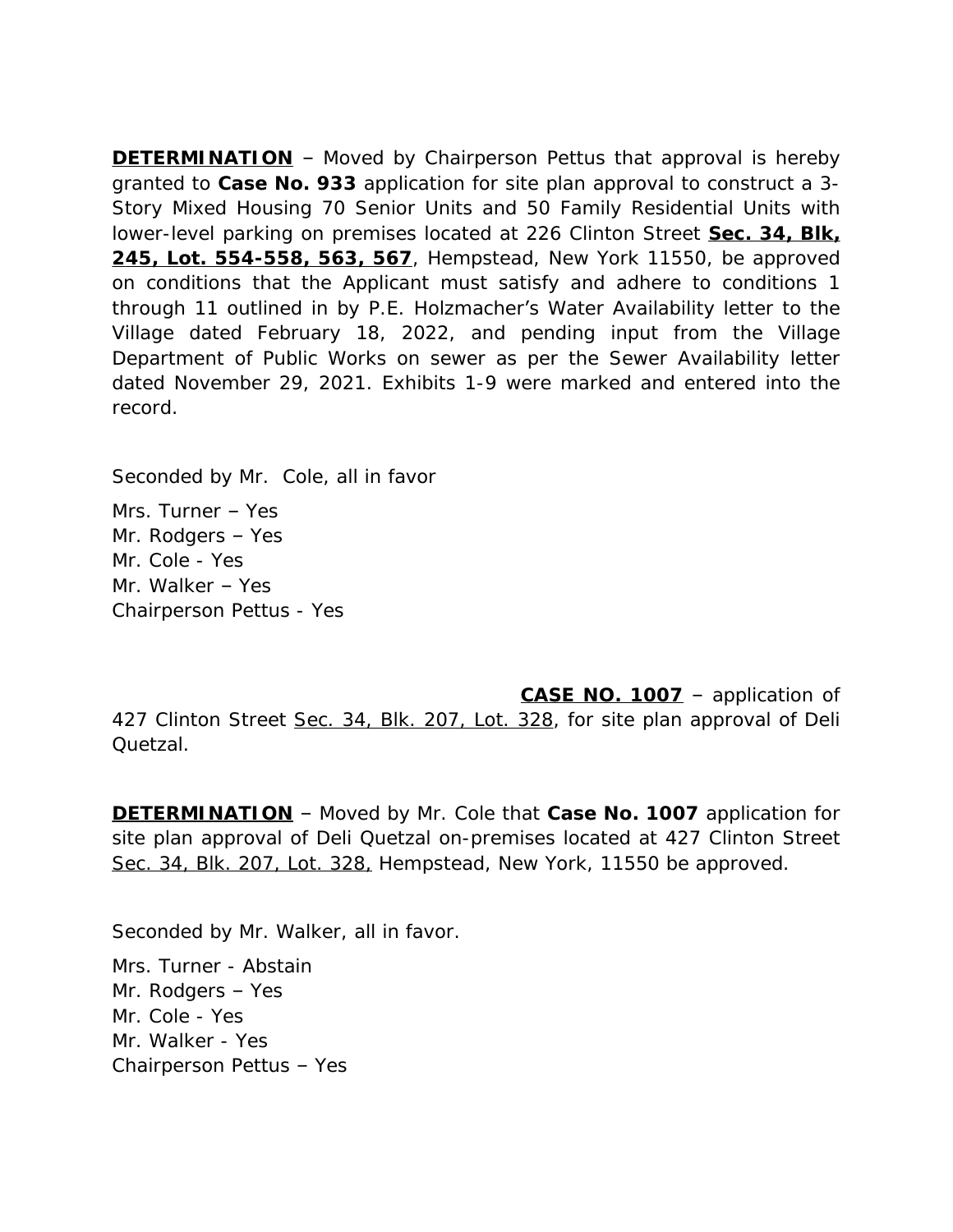**CASE NO. 1008** – application of 17 N. Franklin Street Sec. 34, Blk. 299, Lots. 3, 12, for site plan approval of The Universal Church.

**DETERMINATION -** Moved by Mr. Cole that **Case No. 1008** application for site plan approval of The Universal Church on-premises located at 17 N. Franklin Street, 11550 be approved.

Seconded by Mr. Rodgers, all in favor

Mrs. Turner - Yes Mr. Rodgers - Yes Mr. Cole – Yes Mr. Walker – Yes Chairperson Pettus – Yes

**CASE NO. 1015** - application of 35-A Main Street Sec. 34, Blk. 339, Lot. 041, for site plan approval of The Malinche Mexican Products.

**DETERMINATION** – Moved by Mr. Cole that **Case No. 1015** application for site plan approval of The Malinche Mexican Products Sec. 34, Blk. 339, Lot. 041, on-premises located at 35-A Main Street, Hempstead, New York, 11550 be approved.

Seconded by Mr. Rodgers, all in favor

Mrs. Turner - Yes Mr. Rodgers- Yes Mr. Cole – Yes Mr. Walker – Yes Chairperson Pettus – Yes